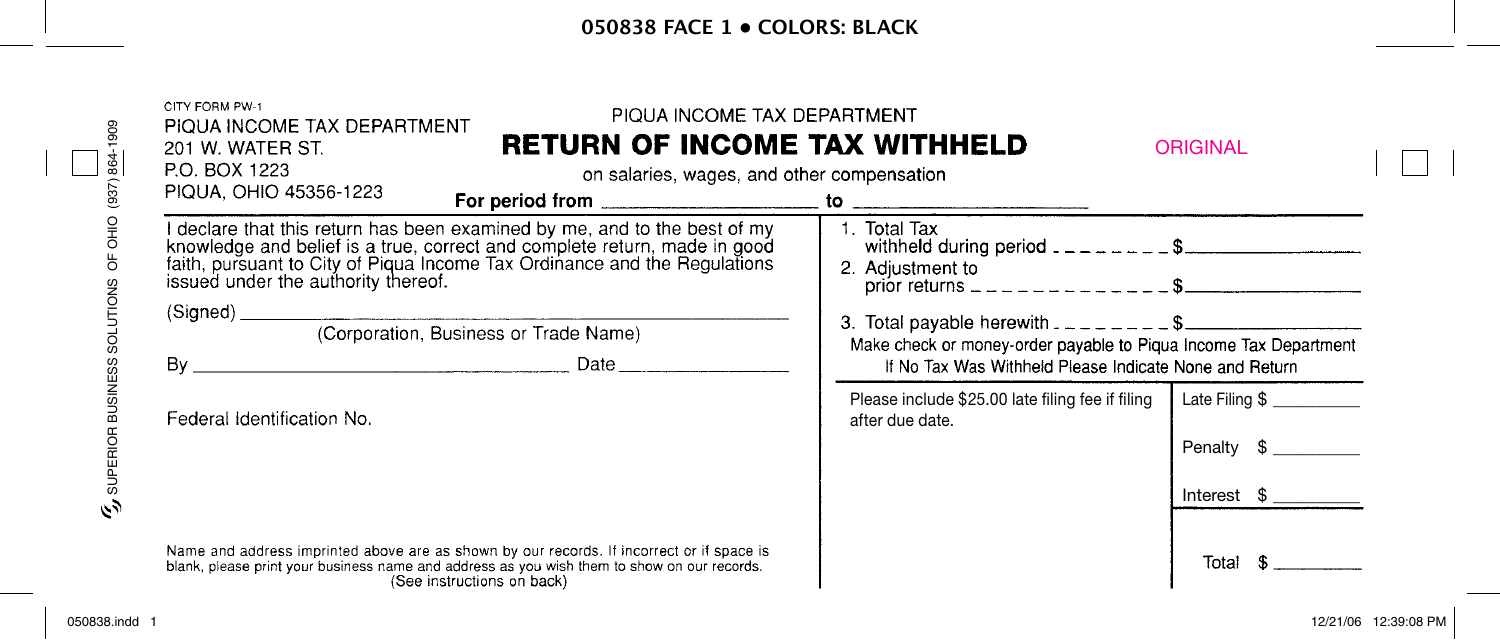## **050838 face 2 • colors: black**

|  | CITY FORM PW-1<br>PIQUA INCOME TAX DEPARTMENT<br>PIQUA INCOME TAX DEPARTMENT<br><b>RETURN OF INCOME TAX WITHHELD</b><br>201 W. WATER ST.<br>P.O. BOX 1223     |                                                        | <b>DUPLICATE</b> |  |
|--|---------------------------------------------------------------------------------------------------------------------------------------------------------------|--------------------------------------------------------|------------------|--|
|  | PIQUA, OHIO 45356-1223                                                                                                                                        |                                                        |                  |  |
|  | DUPLICATE RETURN: Do not file this copy with the<br>PIQUA INCOME TAX DEPARTMENT                                                                               | 1. Total Tax<br>withheld during period $1 - 2 - 2 - 5$ |                  |  |
|  | The original copy should be filed according to the instructions on the back hereof. If no tax was withheld, please explain on the original of this return and | 2. Adjustment to                                       |                  |  |
|  | forward to the above address.                                                                                                                                 | 3. Total payable herewith $2 - 2 - 1 - 3$              |                  |  |
|  |                                                                                                                                                               | If No Tax Was Withheld Please Indicate None and Return |                  |  |
|  |                                                                                                                                                               |                                                        | Late Filing \$   |  |
|  |                                                                                                                                                               | THIS COPY                                              | Penalty \$       |  |
|  |                                                                                                                                                               | <b>MUST BE KEPT</b>                                    | Interest \$      |  |
|  |                                                                                                                                                               | <b>BY EMPLOYER</b>                                     |                  |  |
|  |                                                                                                                                                               |                                                        | Total            |  |